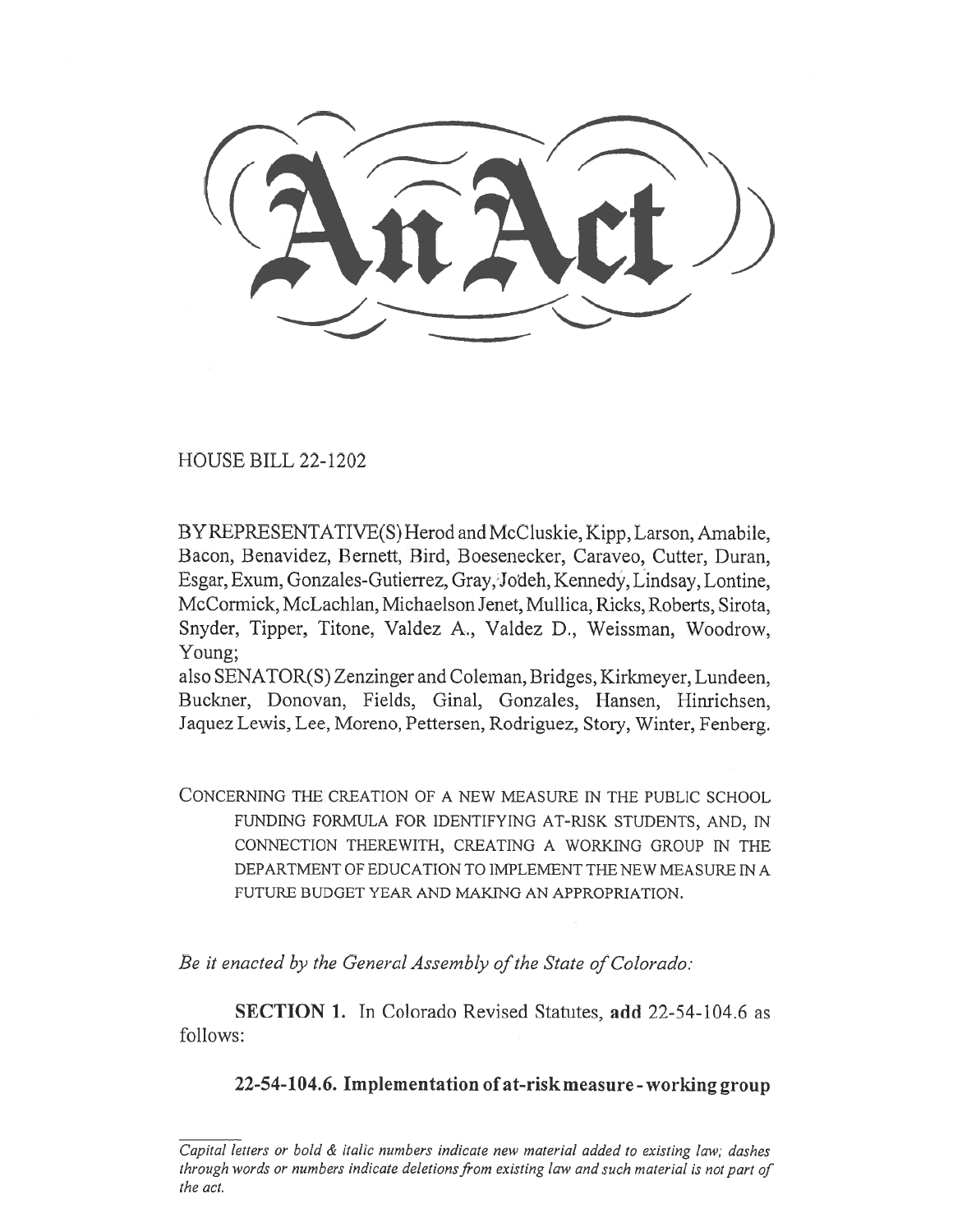- creation - report - legislative declaration - definitions - repeal. (1) (a) THE GENERAL ASSEMBLY FINDS AND DECLARES THAT IMPLEMENTING A NEW AT-RISK MEASURE FOR IDENTIFYING STUDENTS WHO ARE AT RISK OF BELOW-AVERAGE ACADEMIC PERFORMANCE BECAUSE OF SOCIOECONOMIC DISADVANTAGES OR POVERTY WILL BENEFIT COLORADO STUDENTS BY:

(I) ENSURING THAT PUBLIC SCHOOLS ARE ABLE TO PARTICIPATE IN UNIVERSAL FREE MEALS PROGRAMS AND REDUCING THE PAPERWORK AND ADMINISTRATIVE BURDEN ON PUBLIC SCHOOLS PARTICIPATING IN THOSE PROGRAMS;

(II) IDENTIFYING AT-RISK STUDENTS DIRECTLY THROUGH THEIR PARTICIPATION IN CERTAIN PUBLIC BENEFIT PROGRAMS WITHOUT THE NEED TO COLLECT FORMS OR OTHER VERIFICATION OF ELIGIBILITY, WHICH OFTEN LEADS TO THE UNDERCOUNTING OF STUDENTS IN THE PUBLIC SCHOOLS THAT NEED RESOURCES TO SERVE THESE STUDENTS; AND

(III) RECOGNIZING FACTORS BEYOND HOUSEHOLD INCOME THAT PLACE A STUDENT AT RISK OF BELOW-AVERAGE ACADEMIC PERFORMANCE.

(b) THEREFORE, IT IS THE INTENT OF THE GENERAL ASSEMBLY TO CREATE A WORKING GROUP CONVENED BY THE COMMISSIONER OF EDUCATION TO DETERMINE HOW TO CONSTRUCT AND IMPLEMENT THE NEW AT-RISK MEASURE FOR USE IN THE STATE'S PUBLIC SCHOOL FUNDING FORMULA.

(2) AS USED IN THIS SECTION, UNLESS THE CONTEXT OTHERWISE REQUIRES:

(a) "CHILDREN'S BASIC HEALTH PLAN" HAS THE SAME MEANING AS SET FORTH IN SECTION 25.5-8-103.

(b) "COMMISSIONER" MEANS THE COMMISSIONER OF EDUCATION APPOINTED PURSUANT TO SECTION 1 OF ARTICLE IX OF THE STATE CONSTITUTION.

(c) "IDENTIFIED STUDENT PERCENTAGE" MEANS THE PERCENTAGE OF A DISTRICT'S OR INSTITUTE CHARTER SCHOOL'S STUDENT ENROLLMENT W110 ARE CERTIFIED AS ELIGIBLE FOR FREE MEALS UNDER THE SCHOOL LUNCH PROGRAM BASED ON DOCUMENTATION OF BENEFIT RECEIPT OR CATEGORICAL

PAGE 2-HOUSE BILL 22-1202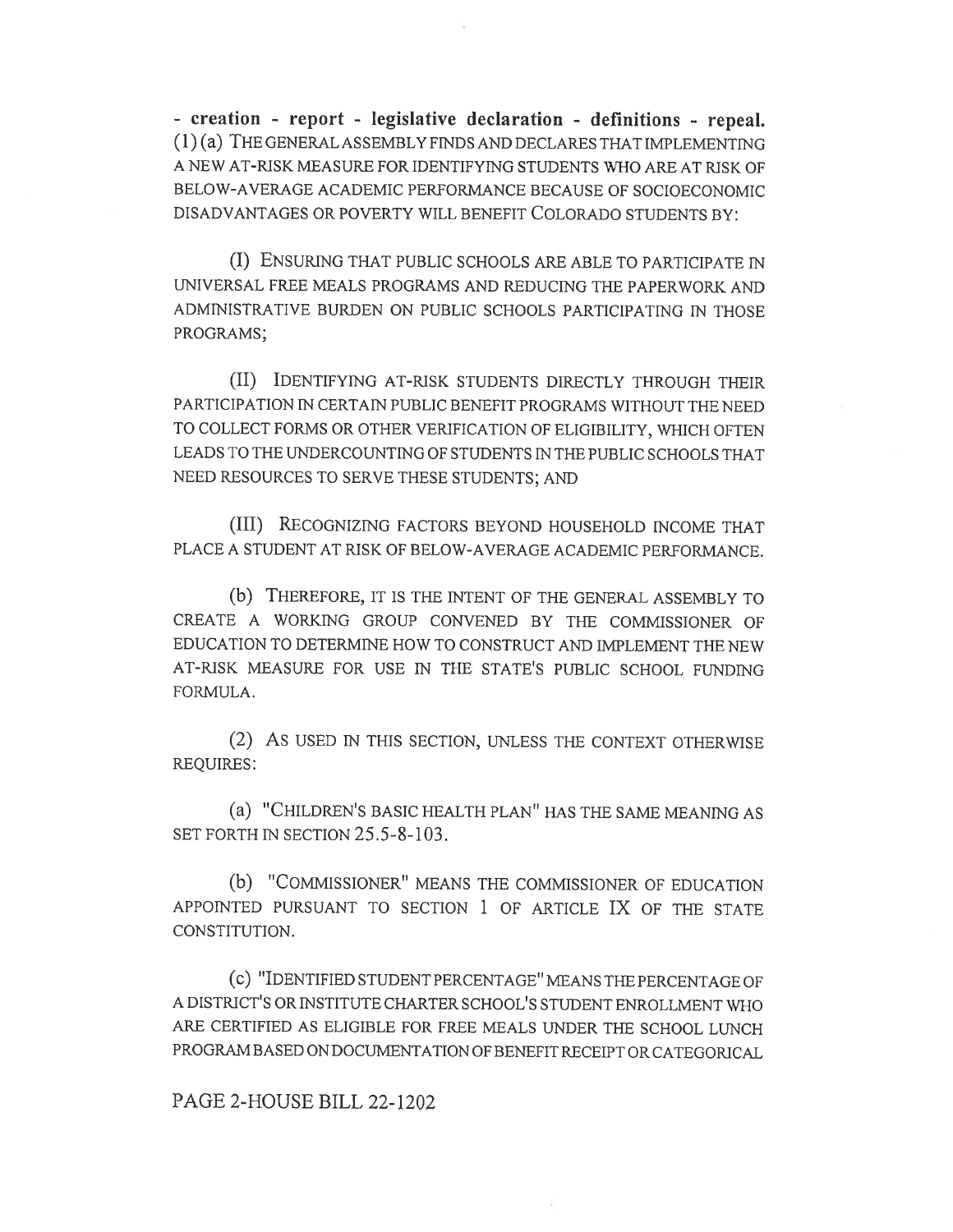ELIGIBILITY AS DESCRIBED IN 7 CFR 245.6, OR ANY SUCCESSOR REGULATIONS.

(d) "MEDICAID" HAS THE SAME MEANING AS "MEDICAL ASSISTANCE" AS SET FORTH IN SECTION 25.5-4-103.

(e) "SCHOOL LUNCH PROGRAM" MEANS THE FEDERAL "RICHARD B. RUSSELL NATIONAL SCHOOL LUNCH ACT" CREATED IN 42 U.S.C. SEC. 1751, ET SEQ.

(3) BEGINNING IN THE 2023-24 BUDGET YEAR, THERE IS CREATED A NEW AT-RISK MEASURE IN THE PUBLIC SCHOOL FUNDING FORMULA FOR IDENTIFYING STUDENTS WHO ARE AT RISK OF BELOW-AVERAGE ACADEMIC OUTCOMES BECAUSE OF SOCIOECONOMIC DISADVANTAGE OR POVERTY. THE NEW AT-RISK MEASURE REPLACES THE AT-RISK MEASURE IN EFFECT FOR THE 2022-23 BUDGET YEAR. THE NEW AT-RISK MEASURE IS DESIGNED TO ALLOCATE FINANCIAL RESOURCES TO PUBLIC SCHOOLS TO SERVE THE NEEDS OF AT-RISK STUDENTS. THE NEW AT-RISK MEASURE INCLUDES:

(a) A DISTRICT'S OR INSTITUTE CHARTER SCHOOL'S IDENTIFIED STUDENT PERCENTAGE, SUPPLEMENTED BY STUDENTS IDENTIFIED THROUGH COLORADO'S PARTICIPATION IN THE DEMONSTRATION PROJECT OPERATED PURSUANT TO 42 U.S.C. SEC. 1758 (b)(15) FOR DIRECT CERTIFICATION FOR CHILDREN RECEIVING BENEFITS THROUGH MEDICAID AND THE CHILDREN'S BASIC HEALTH PLAN; AND

(b) STUDENT NEEDS THAT ARE WEIGHTED BASED ON AT LEAST FIVE SOCIOECONOMIC-STATUS NEIGHBORHOOD FACTORS, LINKED TO EACH STUDENT'S CENSUS BLOCK GROUP.

(4) ON OR BEFORE AUGUST 15, 2022, THE COMMISSIONER SHALL CONVENE A WORKING GROUP TO PREPARE FOR THE IMPLEMENTATION IN THE 2023-24 BUDGET YEAR OF THE NEW AT-RISK MEASURE CREATED IN SUBSECTION (3) OF THIS SECTION.

(5) (a) THE WORKING GROUP CONSISTS OF STAFF OF THE DEPARTMENTS OF HEALTH CARE POLICY AND FINANCING AND HUMAN SERVICES, APPOINTED BY THE EXECUTIVE DIRECTORS OF THOSE DEPARTMENTS IN CONSULTATION WITH THE COMMISSIONER, AND OTHER MEMBERS APPOINTED BY THE COMMISSIONER PURSUANT TO SUBSECTION

PAGE 3-HOUSE BILL 22-1202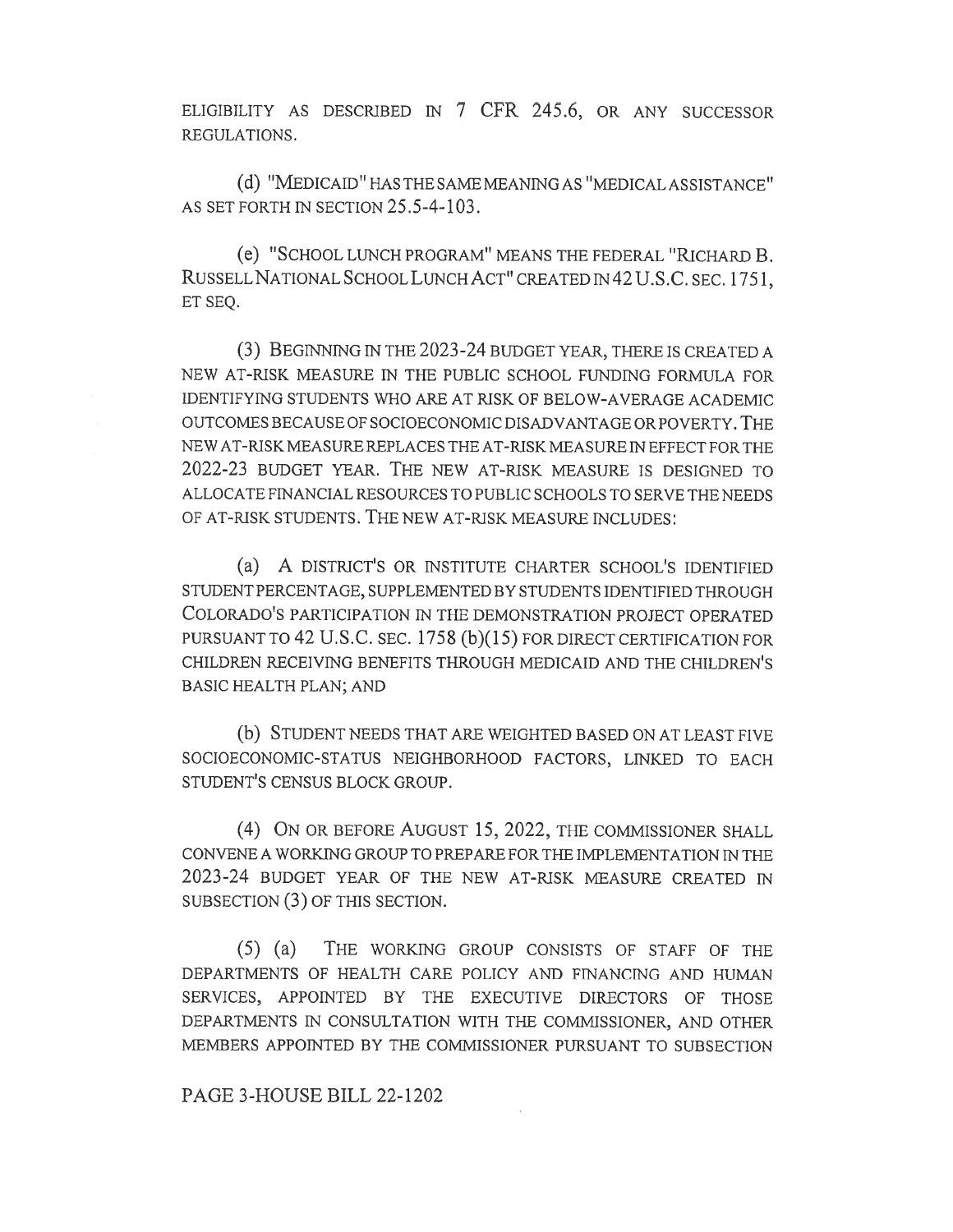(5)(b) OF THIS SECTION. EACH APPOINTING AUTHORITY SHALL APPOINT WORKING GROUP MEMBERS ON OR BEFORE AUGUST 1, 2022.

(b) THE COMMISSIONER SHALL APPOINT MEMBERS TO THE WORKING GROUP TO PROVIDE REPRESENTATION FOR THE FOLLOWING GROUPS:

(I) STAFF OF THE DEPARTMENT OF EDUCATION;

(II) STAFF OF THE STATE CHARTER SCHOOL INSTITUTE;

(III) DISTRICT CHIEF FINANCIAL OFFICERS OR SCHOOL FINANCE DIRECTORS;

(IV) SUPERINTENDENTS OF DISTRICTS;

(V) SCHOOL PRINCIPALS AND DIRECTORS OF CHARTER SCHOOLS;

(VI) SCHOOL SOCIAL WORKERS OR NURSES;

(VII) CHILD WELFARE EDUCATION LIAISONS;

(VIII) THE EDUCATION DATA ADVISORY COMMITTEE CREATED IN SECTION 22-2-304;

(IX) A STATEWIDE ORGANIZATION THAT REPRESENTS EDUCATORS;

(X) A STATEWIDE ORGANIZATION THAT REPRESENTS SCHOOL DISTRICT BOARDS OF EDUCATION;

(XI) A STATEWIDE ADVOCACY GROUP FOR CHARTER SCHOOLS;

(XII) AN ADVOCACY ORGANIZATION THAT REPRESENTS RURAL DISTRICTS;

(XIII) A STATEWIDE ORGANIZATION THAT REPRESENTS PARENTS;

(XIV) A STATEWIDE ORGANIZATION THAT REPRESENTS SCHOOL NUTRITION SERVICE PROVIDERS;

(XV) ADVOCACY GROUPS FOR CHILDREN IN POVERTY;

PAGE 4-HOUSE BILL 22-1202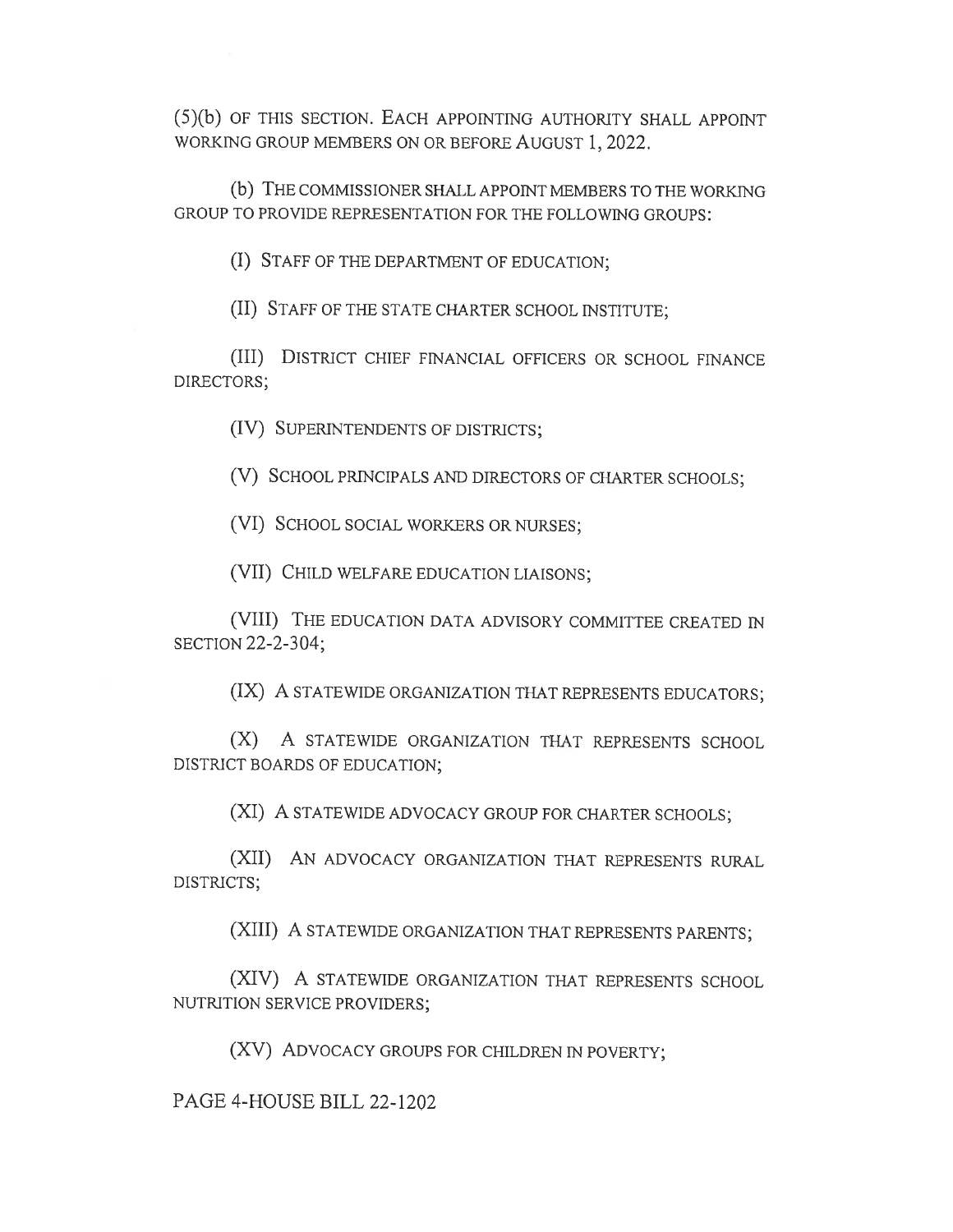(XVI) ADVOCACY GROUPS WORKING TO END HUNGER IN COLORADO; AND

(XVII) ANY OTHER GROUPS WITH RELEVANT QUALIFICATIONS OR EXPERTISE.

(6) IN APPOINTING MEMBERS TO THE WORKING GROUP, THE COMMISSIONER SHALL ENSURE, TO THE EXTENT PRACTICABLE, THAT THE MEMBERSHIP REFLECTS THE GEOGRAPHIC DIVERSITY OF THE STATE, INCLUDING MEMBERS FROM RURAL, URBAN, AND SUBURBAN DISTRICTS AND CHARTER SCHOOLS, AS WELL AS LARGE AND SMALL DISTRICTS. THE COMMISSIONER SHALL ALSO ENSURE REPRESENTATION FROM DISTRICTS THAT SERVE A HIGH NUMBER OF AT-RISK STUDENTS UNDER THE CURRENT SCHOOL FUNDING FORMULA.

(7) THE COMMISSIONER, OR A MEMBER APPOINTED BY THE COMMISSIONER, SHALL SERVE AS CHAIR OF THE WORKING GROUP. MEMBERS OF THE WORKING GROUP SERVE WITHOUT COMPENSATION AND WITHOUT REIMBURSEMENT FOR EXPENSES.

(8) THE COMMISSIONER, IN CONSULTATION WITH THE EXECUTIVE DIRECTORS OF THE DEPARTMENTS OF HEALTH CARE POLICY AND FINANCING AND HUMAN SERVICES, MAY FORM ISSUE SUBGROUPS, CONSISTING OF WORKING GROUP MEMBERS AND OTHERS WITH RELEVANT EXPERIENCE OR EXPERTISE, TO CONSIDER THE ISSUES ADDRESSED BY THE WORKING GROUP.

(9) THE WORKING GROUP SHALL ADDRESS ISSUES CONCERNING THE CONSTRUCTION AND IMPLEMENTATION OF THE NEW AT-RISK MEASURE CREATED IN SUBSECTION (3) OF THIS SECTION. AMONG OTHER CONSIDERATIONS, THE CONSTRUCTION AND IMPLEMENTATION OF THE NEW AT-RISK MEASURE MAY INCLUDE:

(a) COLLECTING THE NECESSARY DATA TO IMPLEMENT THE NEW AT-RISK MEASURE, WHICH MAY INCLUDE CONSIDERATION OF A SURVEY OF AVAILABLE DATA, THE LEVEL AT WHICH DATA IS COLLECTED, DATA SHARING AND DATA LINKS, STUDENT DATA PRIVACY, AND MINIMIZING THE BURDEN OF DATA COLLECTION;

(b) DEVELOPING THE NEIGHBORHOOD SOCIOECONOMIC-STATUS INDEX, INCLUDING THE DETERMINATION OF FIVE OR MORE INDEX FACTORS,

PAGE 5-HOUSE BILL 22-1202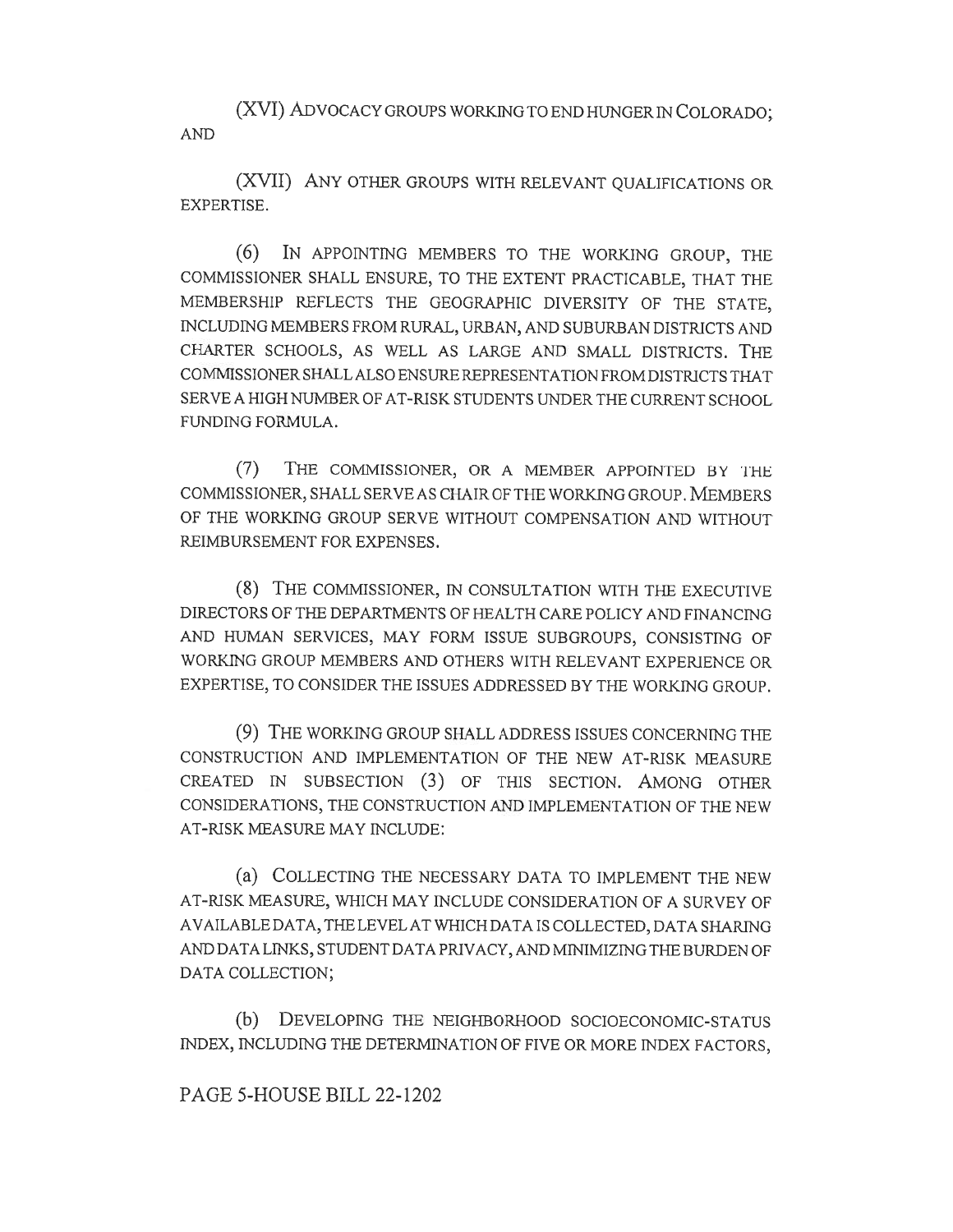WHICH MAY INCLUDE MEDIAN HOUSEHOLD INCOME, HOMEOWNERSHIP RATE, THE PERCENTAGE OF ADULTS TWENTY-FIVE YEARS OF AGE OR OLDER WITH A BACHELOR'S DEGREE OR HIGHER, THE PERCENTAGE OF CHILDREN WHO ARE FOSTERED OR RAISED BY A NONPARENTAL RELATIVE, OR THE PERCENTAGE OF HOUSEHOLDS WHERE A NON-ENGLISH LANGUAGE IS SPOKEN;

(c) ONCE CENSUS BLOCKS ARE ASSIGNED A SOCIOECONOMIC-STATUS INDEX VALUE, DETERMINING HOW A STUDENT'S NEIGHBORHOOD SOCIOECONOMIC-STATUS INDEX VALUE SHOULD BE INCORPORATED INTO THE AT-RISK MEASURE AND HOW IT WILL IMPACT STUDENTS IDENTIFIED AS PART OF THE DISTRICT'S OR INSTITUTE CHARTER SCHOOL'S IDENTIFIED STUDENT PERCENTAGE;

(d) DETERMINING THE COMPOSITION OF AT-RISK FACTOR FUNDING BASED ON THE IDENTIFICATION OF STUDENTS THROUGH THE NEW AT-RISK MEASURE AND ENSURING THAT AT-RISK FACTOR FUNDING IS EQUITABLY DISTRIBUTED TO IMPROVE ACADEMIC OUTCOMES FOR IDENTIFIED STUDENTS;

(e) DETERMINING HOW DISTRICTS AND INSTITUTE CHARTER SCHOOLS WILL DEMONSTRATE THAT AT-RISK FUNDING IS BEING EXPENDED TO SERVE STUDENTS IDENTIFIED THROUGH THE NEW AT-RISK MEASURE AND RESULTING AT-RISK FACTOR FUNDING;

(f) DETERMINING THE PROCESS FOR IDENTIFYING STUDENTS DURING THE FIRST YEAR OF IMPLEMENTATION AND THE DESIGN AND LENGTH OF A HOLD-HARMLESS PROVISION FOR DISTRICTS AND CHARTER SCHOOLS;

(g) CONDUCTING PRE-IMPLEMENTATION MODELING AND TESTING USING ACTUAL STUDENT DATA FOR EACH DISTRICT AND CHARTER SCHOOL, IF AVAILABLE;

(h) CONSIDERING THE IMPACT OF THE NEW AT-RISK MEASURE ON OTHER PROGRAMS THAT RELY ON OR REFERENCE THE IDENTIFICATION OF AT-RISK STUDENTS PURSUANT TO THIS ARTICLE 54; AND

(i) ANY OTHER ISSUES DEEMED RELEVANT BY THE COMMISSIONER.

(1 0) NOT LATER THAN JANUARY 31,2023, THE COMMISSIONER SHALL SUBMIT A REPORT TO THE LEGISLATIVE INTERIM COMMITTEE ON SCHOOL FINANCE, THE JOINT BUDGET COMMITTEE, AND THE EDUCATION COMMITTEES

PAGE 6-HOUSE BILL 22-1202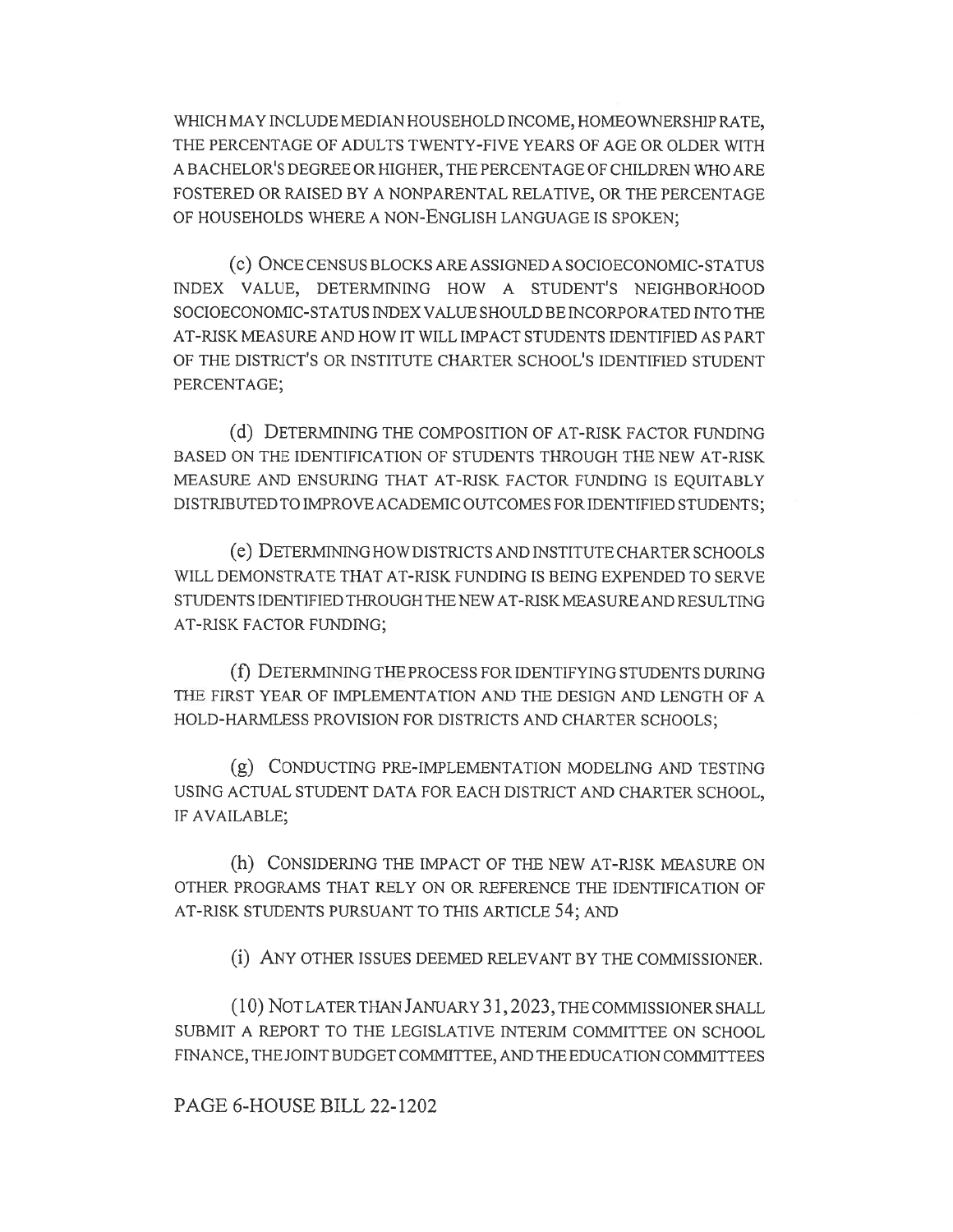OF THE HOUSE OF REPRESENTATIVES AND THE SENATE, OR ANY SUCCESSOR COMMITTEES, INCLUDING:

(a) A SUMMARY OF THE PROGRESS OF THE WORKING GROUP IN RESOLVING ISSUES CONCERNING THE COMPOSITION AND IMPLEMENTATION OF THE NEW AT-RISK MEASURE AND AT-RISK FACTOR FUNDING;

(b) FINDINGS AND RECOMMENDATIONS OF THE WORKING GROUP FOR IMPLEMENTATION OF THE NEW AT-RISK MEASURE FOR THE 2023-24 BUDGET YEAR, INCLUDING RECOMMENDATIONS FOR ANY LEGISLATION NECESSARY TO IMPLEMENT THE NEW AT-RISK MEASURE, AS WELL AS FINANCIAL RESOURCES NEEDED TO ADMINISTER THE NEW AT-RISK MEASURE;

(c) A SUMMARY OF ANY FINANCIAL MODELING OF THE NEW AT-RISK MEASURE FOR INDIVIDUAL DISTRICTS OR CHARTER SCHOOLS, IF AVAILABLE; AND

(d) AN ESTIMATE OF THE IMPACT OF THE NEW AT-RISK MEASURE ON THE COST OF TOTAL PROGRAM FUNDING.

(1 1) THE DEPARTMENT OF EDUCATION SHALL APPLY TO THE UNITED STATES SECRETARY OF AGRICULTURE TO PARTICIPATE IN THE DEMONSTRATION PROJECT OPERATED PURSUANT TO 42 U.S.C. SEC. 1758 (b)(15) FOR DIRECT CERTIFICATION FOR CHILDREN RECEIVING MEDICAID BENEFITS, WITH THE INTENT THAT THE DEMONSTRATION PROJECT IS IMPLEMENTED STATEWIDE TO THE EXTENT ALLOWABLE UNDER FEDERAL LAW. IF THE STATE IS SELECTED TO PARTICIPATE IN THE DEMONSTRATION PROJECT, THE DEPARTMENT OF EDUCATION SHALL COMPLY WITH ALL OF THE REQUIREMENTS OF THE DEMONSTRATION PROJECT, INCLUDING ENTERING INTO AN AGREEMENT WITH THE DEPARTMENT OF HEALTH CARE POLICY AND FINANCING TO ESTABLISH PROCEDURES BY WHICH A STUDENT MAY BE CERTIFIED, WITHOUT FURTHER APPLICATION, AS MEETING THE ELIGIBILITY REQUIREMENTS FOR FREE OR REDUCED-PRICE MEALS PURSUANT TO THE NATIONAL SCHOOL BREAKFAST PROGRAM AND THE NATIONAL SCHOOL LUNCH PROGRAM BASED ON INFORMATION COLLECTED BY THE DEPARTMENT OF HEALTH CARE POLICY AND FINANCING IN IMPLEMENTING THE MEDICAID PROGRAM.

(12) THIS SECTION IS REPEALED, EFFECTIVE JULY 1, 2025.

PAGE 7-HOUSE BILL 22-1202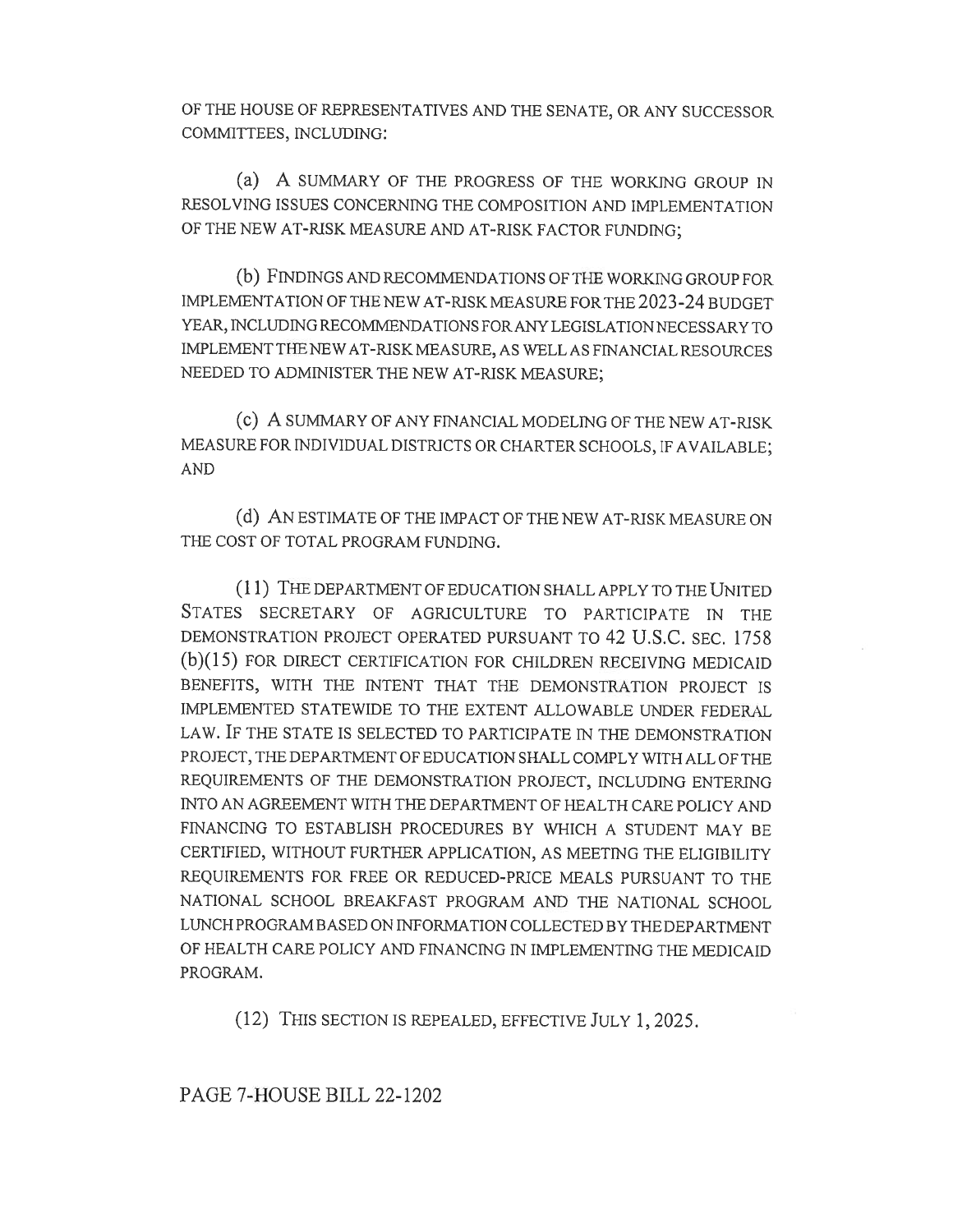SECTION 2. Appropriation. (1) For the 2022-23 state fiscal year, \$163,338 is appropriated to the department of education. This appropriation is from the general fund. To implement this act, the department may use this appropriation as follows:

(a) \$128,341 for federal nutrition programs, which amount is based on an assumption that the department will require an additional 0.4 FTE; and

(b) \$34,997 for administration related to public school finance, which amount is based on an assumption that the department will require an additional 0.1 FTE.

SECTION 3. Safety clause. The general assembly hereby finds,